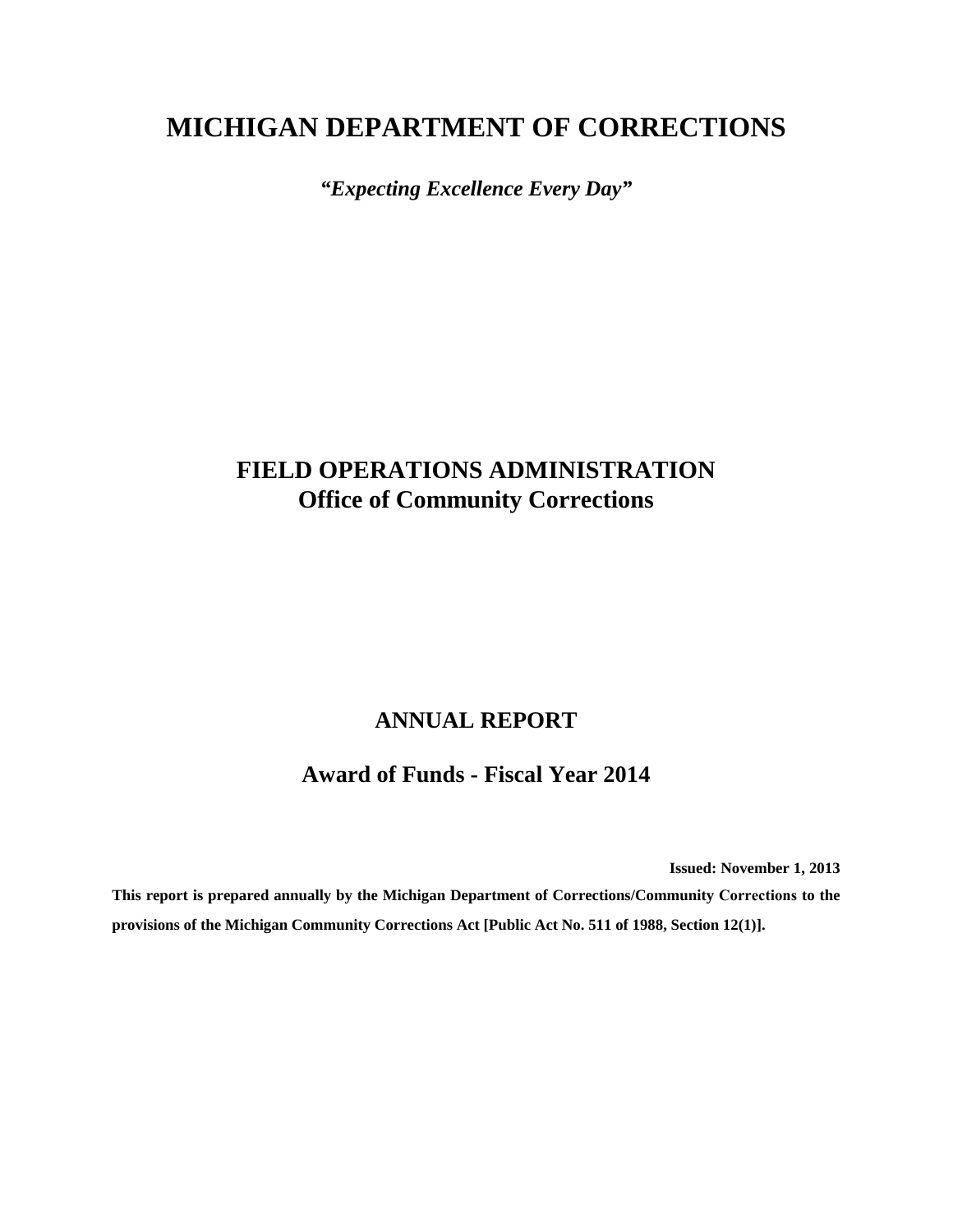### **TABLE OF CONTENTS**

| <b>Local Government Participation</b><br>Impact on Sentencing Dispositions<br>٠                                                                                                                                                                                                                                                                                       |
|-----------------------------------------------------------------------------------------------------------------------------------------------------------------------------------------------------------------------------------------------------------------------------------------------------------------------------------------------------------------------|
|                                                                                                                                                                                                                                                                                                                                                                       |
| Prison Admissions - Felony Target Populations<br>٠<br>Jail Utilization<br>٠<br><b>Target Populations for Community Corrections Programs</b><br>٠<br>Interagency Policy and Program Development<br>٠<br>Sentencing Recommendation and Probation Violation Processing<br>٠<br>Administration and/or Operational<br><b>Public Education</b><br>Monitoring and Evaluation |
|                                                                                                                                                                                                                                                                                                                                                                       |
| <b>Comprehensive Plans and Services</b><br>٠<br>Drunk Driver Jail Reduction & Community Treatment Program<br><b>Residential Services</b><br>٠<br>Implementation, Monitoring and Evaluation<br>٠                                                                                                                                                                       |
|                                                                                                                                                                                                                                                                                                                                                                       |
|                                                                                                                                                                                                                                                                                                                                                                       |
| FY 2014 DRUNK DRIVER JAIL REDUCTION & COMMUNITY TREATMENT PROGRAM 12                                                                                                                                                                                                                                                                                                  |
|                                                                                                                                                                                                                                                                                                                                                                       |

Note: This report has been prepared pursuant to the provisions of Public Act No. 511 of 1988, Section 12(1) which states "The office shall submit an annual report not later than November 1st of each year, detailing the individual requests received by the state board for funding under this act, and the programs and plans approved for funding."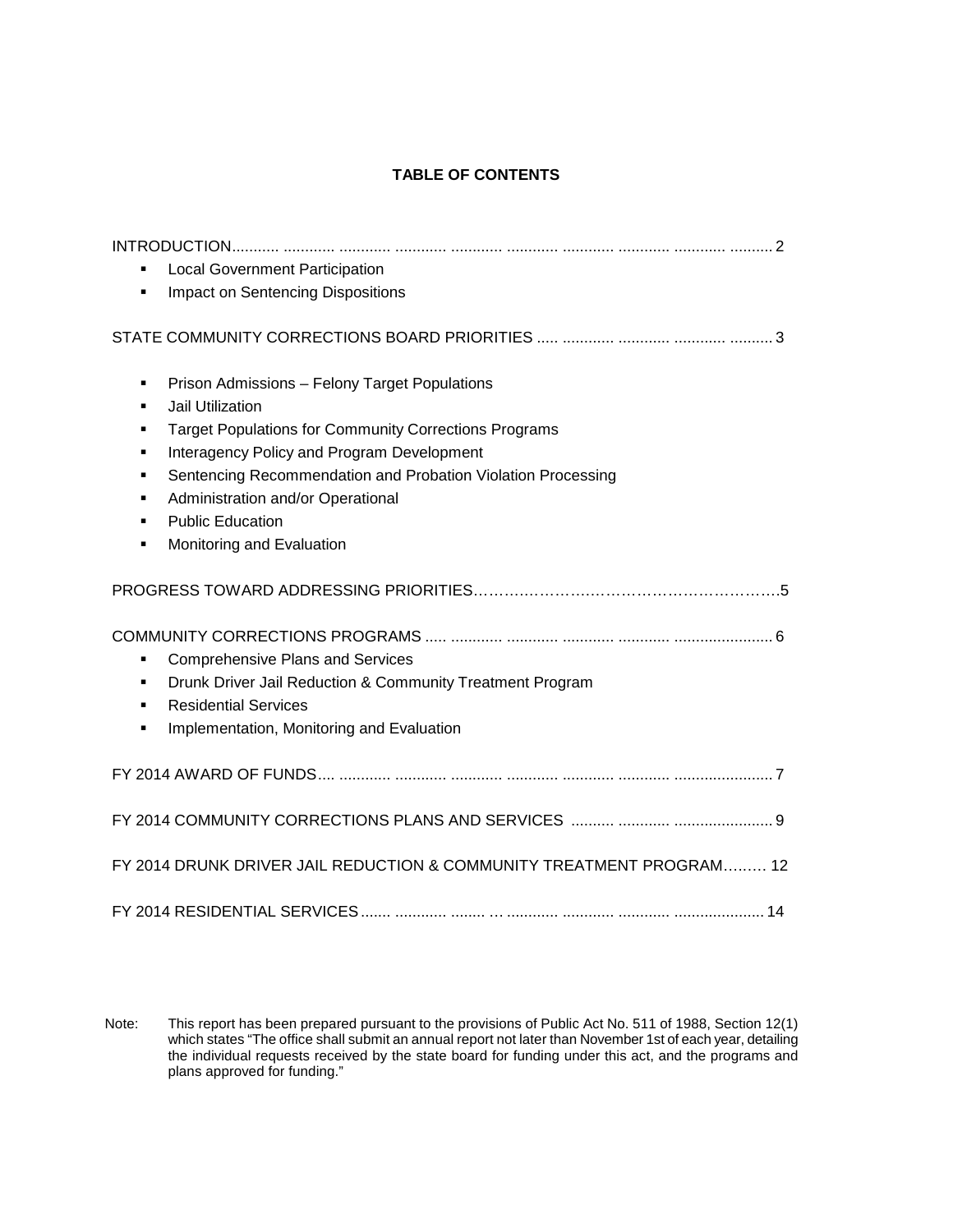### **INTRODUCTION**

The Office of Community Corrections, including the State Community Corrections Board, was created pursuant to provisions of Public Act 511 of 1988 as an autonomous agency within the Michigan Department of Corrections (MDOC). Executive Order 1995-16 transferred the Office of Community Corrections to the Department of Corrections to improve efficiencies in administration and effectiveness within government.

### **Local Government Participation**

The Office of Community Corrections works in cooperation with offices of the Field Operations Administration (FOA) and local units of government to reduce admissions to prison, improve utilization of local jail facilities, improve rehabilitative services to offenders, and strengthen offender accountability.

Local governments elect to participate in the implementation of the Michigan Community Corrections Act through establishing a local Community Corrections Advisory Board (CCAB) and developing a local comprehensive corrections plan in accordance with Sections 7 and 8 of P.A. 511 of 1988. The plans identify local policies and practices, as well as programs and services which will help them achieve their goals and objectives.

Since 1989, 80 of Michigan's 83 counties have elected to participate through formulation of single county, multi-county, and city-county Community Corrections Advisory Boards. Fiscal Year 2014 funds were awarded to support the implementation or continued operation of community-based sanctions and services in 73 counties.

### **Impact on Sentencing Dispositions**

The Department of Corrections Statistical Report reflects that the State's prison commitment rate was 34.7% in 1989. After the implementation of Public Act 511 of 1988, the rate declined to 25% in the mid 1990's and remained relatively stable through 2003. In the past nine years, the State has placed greater emphasis on the expansion of local sanctions and has partnered with local governments to revitalize and renew efforts to meet the goals of Public Act 511, to reduce admissions to prison of nonviolent offenders, especially probation violators, and improve the use of local jails. The rate of prison dispositions has steadily declined from 21.8% in CY 2003 to 20.6% through FY 2005. In FY 2006 the rate climbed back to 21.7% as a result of some highly publicized crimes earlier in the year. The commitment rate declined to 20.0% through FY 2011. . Based on the CY 1989 prison disposition rate of 34.7%, if this rate was applied to the total felony dispositions (50,833 dispositions) through FY 2012 the Department would have experienced 7,092 additional prison dispositions – the cost to incarcerate these additional offenders would have been approximately \$241 million.

Since 1999, nearly 80% of the felony offenders are currently being sentenced to community-based sanctions and services. The reduction in the prison commitment rates and the increased use of local sentencing options during the 1990s can be attributed in part to the efforts of local jurisdictions to expand the range of available sentencing options and to concentrate on reducing or maintaining low prison admissions for priority target groups. This focus continues for FY 2014 with priority given to offenders that are convicted of less assaultive offenses (Larceny, Fraud, Forgery/Embezzlement, Motor Vehicle Theft, Malicious Destruction of Property, Drugs, OUIL 3<sup>rd</sup> and Other Non-Assaultive crimes) which are perceived as more appropriate to target for P.A. 511 programming; and offenders with sentencing guidelines in the straddle cells, and probation violators.

The March 2013 and September 2013 Biannual Reports provided statewide and county-by-county data which summarize patterns and trends in prison admissions, jail utilization and community-based programming.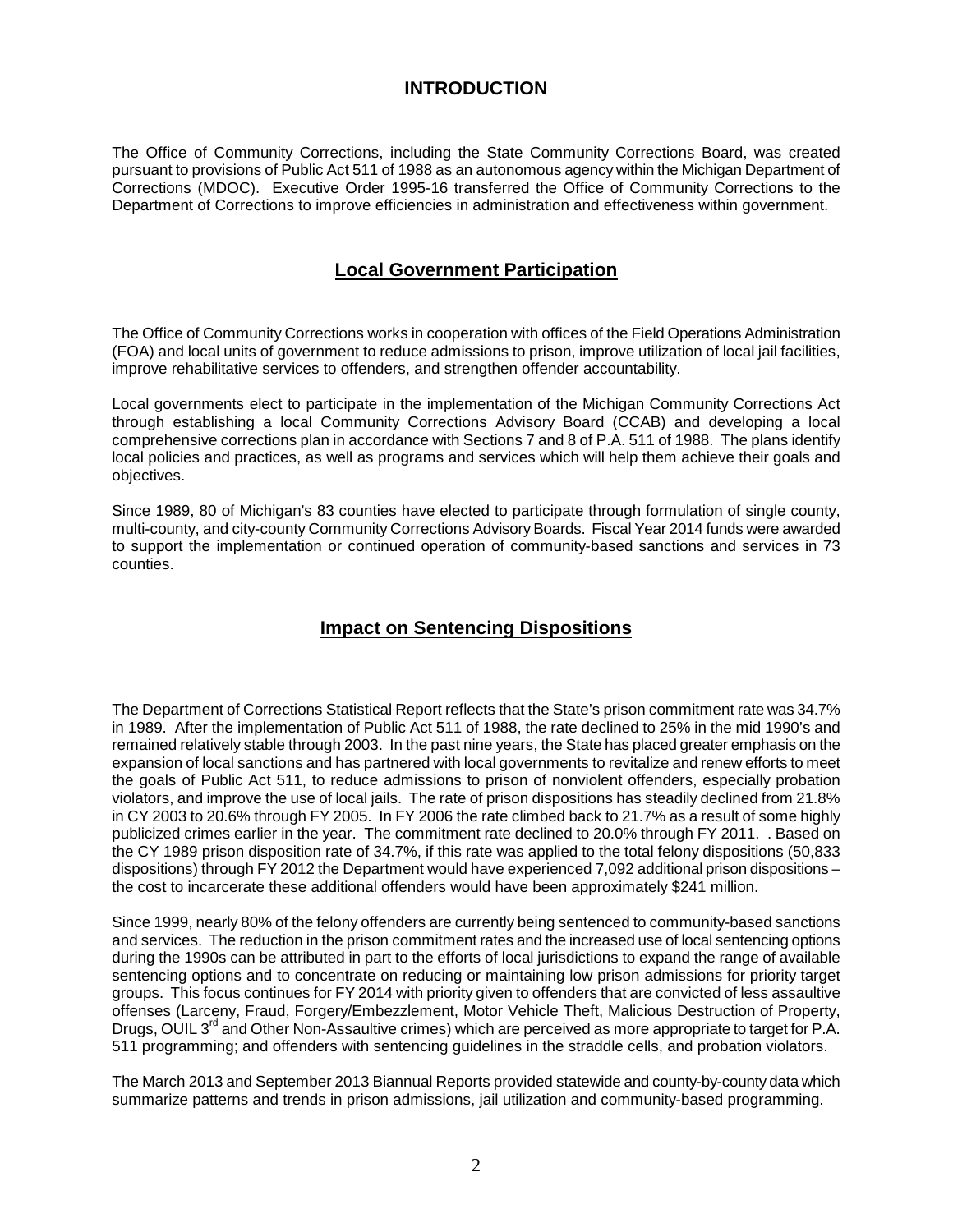### **STATE COMMUNITY CORRECTIONS ADVISORY BOARD PRIORITIES**

The State Community Corrections Advisory Board Objectives and Priorities are a continuation of the priorities which were originally adopted by the Board in February 1999 to strengthen the focus of state and local community corrections policy, practice and programming on treatment effect and recidivism reduction – the priorities were last updated in April 2008.

These priorities are a primary focus of the reviews of community corrections comprehensive plans and proposals of local jurisdictions and a key determinant of the awards of P.A. 511 funds.

#### **Prison Admissions - Felony Target Populations**

- Reduce or minimize prison admissions for: (a) offenders with sentencing guidelines within the straddle cells, especially those with a PRV > 35 excluding G&H; and (b) probation violators.
- **Communisty Consensulate State is not prospect** of the proton of the targeted as a group; jurisdictions should in the presumption should examine sentencing options on a case-by-case basis to determine if local programs are appropriate alternatives to a prison commitment.
- Community-based sanctions and services, including the creative use of jail time in conjunction with other community-based supervision, for offenders within straddle cells without compromising public safety.
- Probation violators are a priority population since: 1) technical violations are not addressed in the statutory guidelines; 2) violators account for a large proportion of prison admissions; 3) long jail sentences in response to violations contribute to jail crowding.
- The state and local jurisdictions should utilize comprehensive case planning to determine the most effective sanctions and services available locally. Case planning should begin as early as possible in the process and consider initial disposition, local probation violation response guidelines and available community-based resources. The impact upon public safety, jail crowding, prison commitments and recidivism reduction should be determinant factors.

#### **Jail Utilization**

Public safety should be the primary factor in determining the use of jail resources. Whenever possible, jail resources should be prioritized for use by individuals convicted of crimes against persons and/or offenders who present a higher risk of recidivism.

- **The local community corrections comprehensive plan should establish clear guidelines, policies and** procedures to ensure appropriate use of all sentencing options for all offender populations.
- For higher risk/need cases, jail should be utilized as a condition of probation and as part of a sentence plan, which includes short term in jail with release to other forms of supervision and/or treatment.

#### **Target Populations For Community Corrections Programs**

- Felony offenders with multiple prior convictions and/or multiple probation violations should receive higher priority than first time, civil and ordinance offenders.
- The targeting of lower level offenders must be accompanied by quantitative measures that show how targeting these populations will significantly affect state and local criminal justice objectives.
- If misdemeanants are included in the local target populations for treatment programs then priority should be given to offenders with multiple prior convictions, including felony convictions, and a current offense for domestic violence, retail fraud, or drunk driving.
- Jurisdictions should annually review and update, as needed, target populations and program specific eligibility criteria for community corrections programs and update the range of sentencing options for all population groups.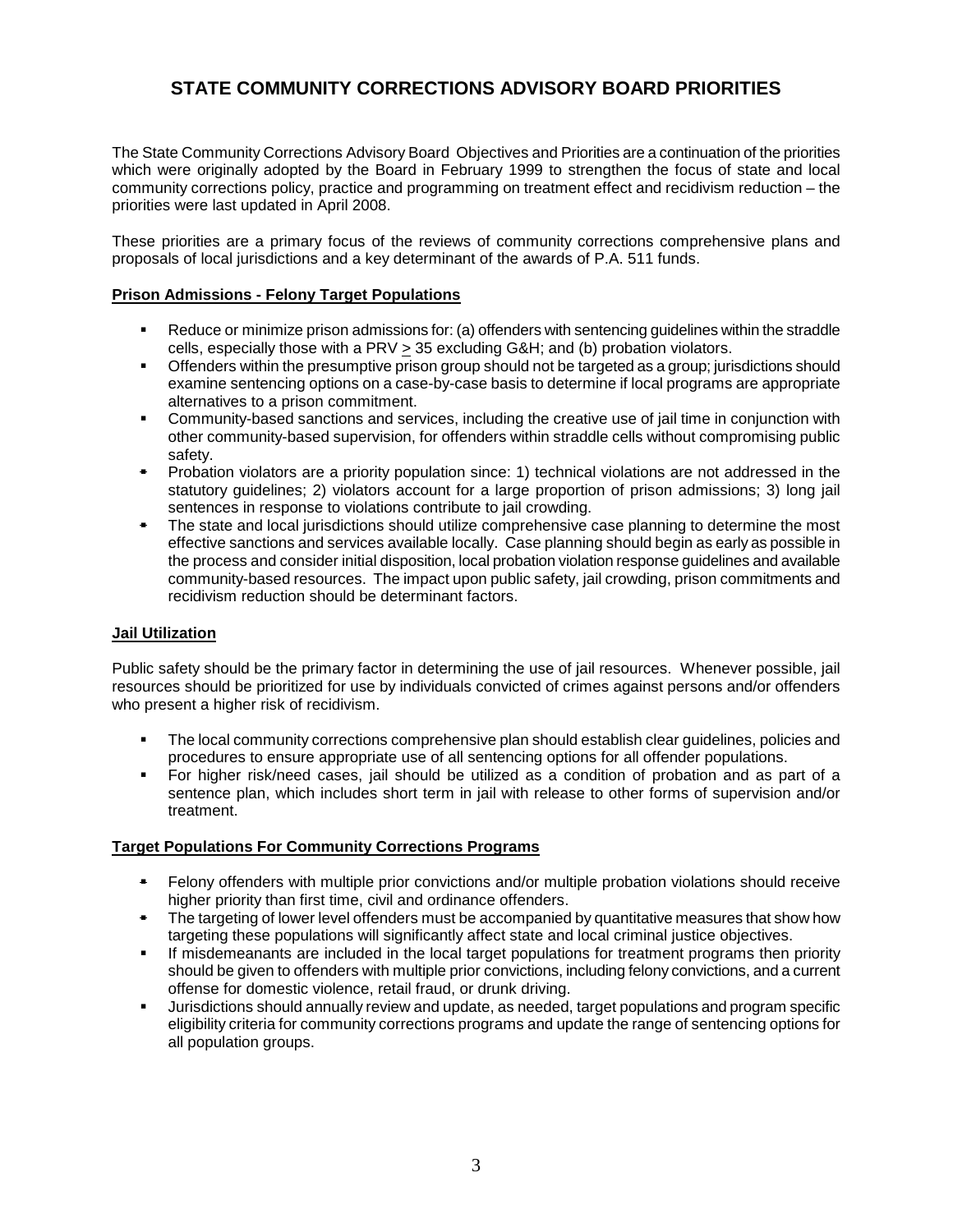- Community-based supervision and treatment services are to be restricted to higher risk/need cases consistent with principles of effective intervention. Priorities are on cognitive-based programming and education/employment services.
- Eligibility for Residential Services is restricted to felons with SGL Min/Max of 9 or greater on the initial disposition or Min/Max of 6 or greater for probation violators.

#### **Interagency Policy And Program Development**

CCABs should actively participate with Community Mental Health, law enforcement, and other agencies in the development of local policy and programming options to reduce admissions to jail and length of stay in jail of mentally ill offenders.

Local policies should be developed and/or updated to increase access to education and employability services for offenders such as those offered through local school districts, Michigan Works!, and other local service agencies.

#### **Sentencing Recommendation And Probation Violation Processing**

Each jurisdiction should annually review sentencing recommendation procedures, probation violation guidelines, and update response guides consistent with MDOC policies to reduce prison admission, improve jail utilization, increase program utilization, increase public safety, and decrease recidivism. Probation violation response guides should identify all available resources to address local needs.

#### **Administrative And/Or Operational**

Local jurisdictions are required to update their local strategic plan and are encouraged to utilize system mapping principles and techniques to: illustrate processes, practices, and decision points within the local system. Further, system mapping should be used to identify and define system issues, examine options to resolve issues, and guide the local comprehensive corrections plan updates and revisions.

Local jurisdictions should describe instruments utilized within the local jurisdiction. Areas to assess should include risk of recidivism and needs for services. A priority should be placed upon criminogenic needs. Individual jurisdictions must describe how the instruments are used and what purpose the instruments serve to guide or support case planning/management and monitoring/evaluation functions.

#### **Public Education**

Local jurisdictions are to present specific objectives and strategies to increase awareness of community sentencing options. These efforts should communicate how these options are used to benefit the community and the offender.

#### **Monitoring And Evaluation**

Local jurisdictions must implement and maintain current formal policies and practices that support ongoing monitoring of prison commitments, jail utilization and program utilization. These practices should aid in the determination of how local community corrections comprehensive plans effect prison commitments and jail utilization. Policies must be developed that enhance state and local ability to monitor and evaluate program content, quality and effects upon target populations.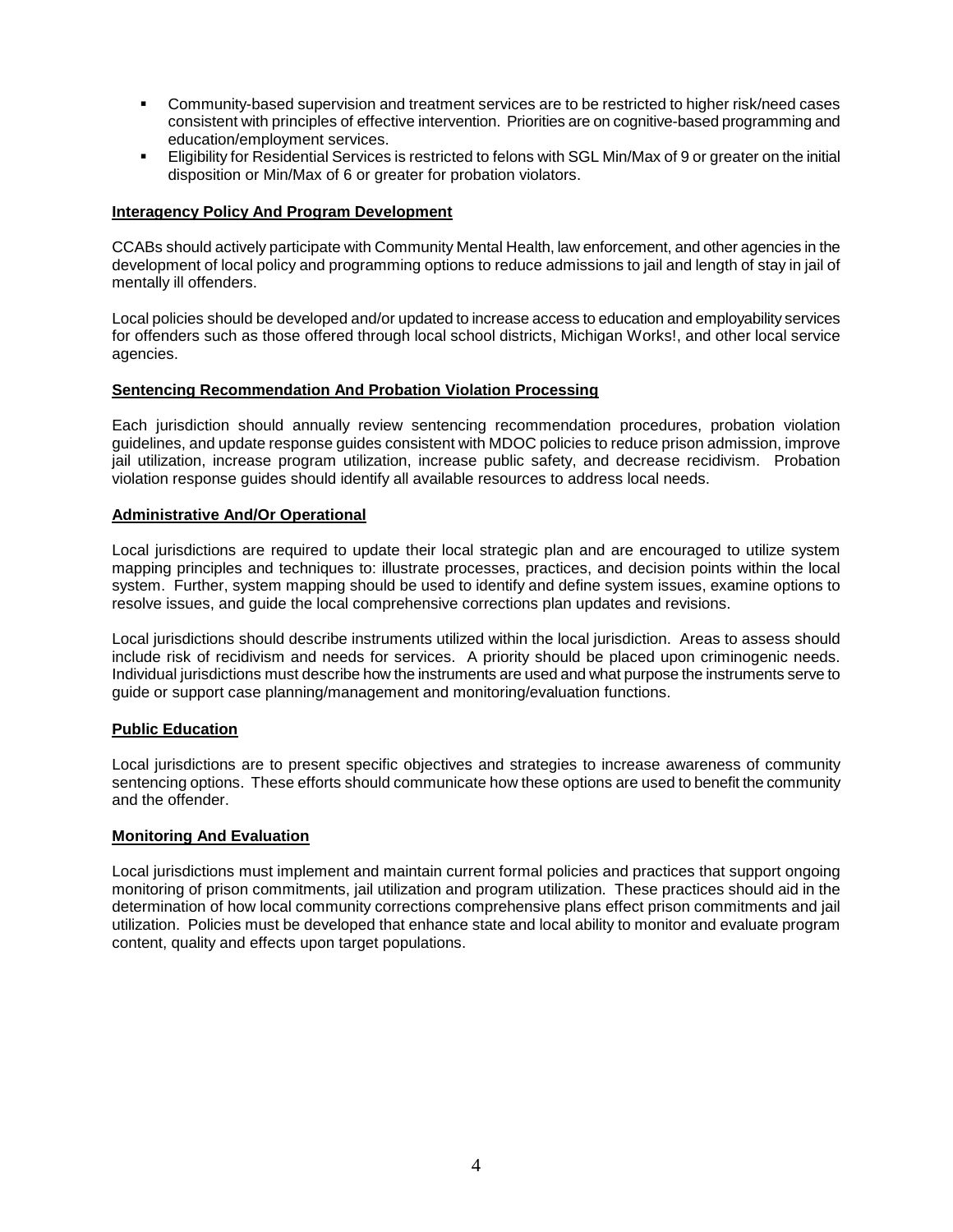### **PROGRESS TOWARD ADDRESSING OBJECTIVES AND PRIORITIES**

In the past ten years, the State has placed greater emphasis on the expansion of local sanctions in order to allow communities to determine appropriate punishment for low level offenders who would otherwise be sent to prison. The Department has partnered with local governments to revitalize and renew efforts to meet the goals of Public Act 511 to reduce admissions to prison of nonviolent offenders, especially probation violators, and improve the use of local jails.

In previous years, the growth in prison intake has been driven by the increase of technical probation violators and offenders sentenced to prison for two years or less -- the exact target population for the Community Corrections Act and the priorities adopted by the State Board. The renewed emphasis placed on the use of community-based sanctions/services for these target populations has resulted in a decrease in the overall prison commitment rates, prison commitments of straddle cell offenders and probation violators.

Local jurisdictions have continually reviewed sentence recommendations and updated probation violation response guides consistent with Department policies in order to achieve a reduction in prison intake, improve jail utilization, and maintain public safety.

Further, local jurisdictions continue to update target populations; program eligibility criteria for community corrections programs; and the range of sentencing options for these population groups (i.e., straddle cell offenders with SGL prior record variables of 35 points or more, probation violators, and offenders sentenced to prison for two years or less. These target populations continue to be a primary focus during the review of local community corrections comprehensive plans and a key determinant for the recommendations of funding in the past two fiscal years, including FY 2014 awards.

Multiple changes have been and continue to be made among counties to improve capabilities to reduce or maintain prison commitments, increase emphases on utilizing jail beds for higher risk cases, and reduce recidivism. These changes include:

- Implementation of processes and instruments to quickly and more objectively identify low to high risk cases at the pretrial stage.
- Implementation of instruments and processes to objectively assess needs of the higher risk offenders.
- Utilization of the results of screening/assessments to assist in the selection of conditional release options for pretrial defendants and conditions of sentencing.
- The development and implementation of policies within local jurisdictions to emphasize proportionality in the use of sanctions/services (i.e., low levels of supervision and services for low risk offenders and utilizing more intensive programming for the higher risk offenders).
- Implementation and expansion of cognitive behavioral-based programming with eligibility criteria restricted to offenders that are at a higher risk of recidivism.
- Increased focus is being placed on continuity of treatment to ensure offenders are able to continue participation in education, substance abuse, or other programming as they move among supervision options such as jail, residential programs, etc.

The changes which are being made among the counties are consistent with the objectives and priorities adopted by the State Board. They are also in sync with research which has demonstrated that prison and jail commitment rates can be reduced and recidivism reduction can be achieved through effective case management based on risk, matching sanctions/services by objective assessments, proportional allocation of supervision and treatment according to levels of risk/needs, and utilization of intensive (preferably cognitive behavioral-based) programming for offenders at a higher risk of recidivism.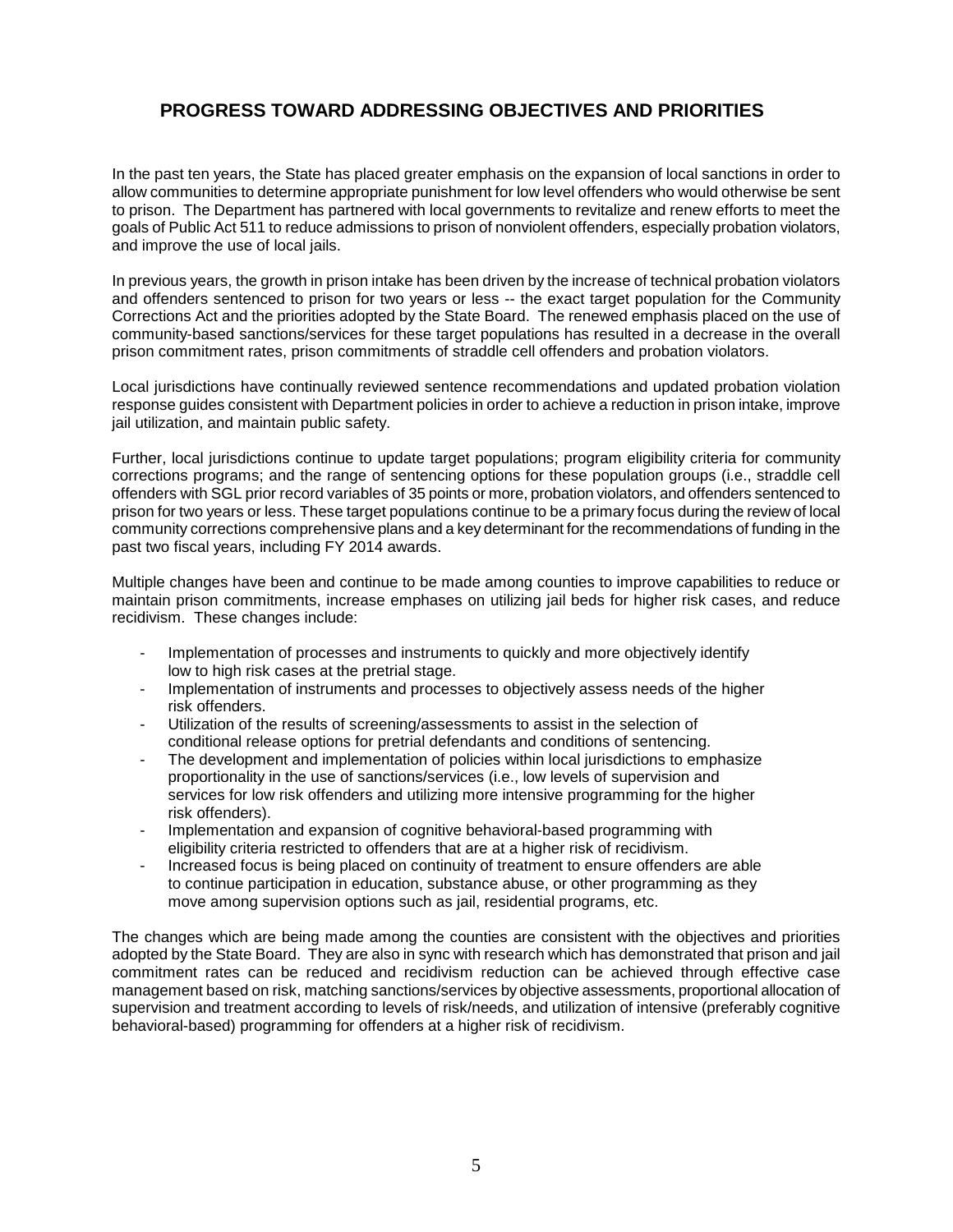### **COMMUNITY CORRECTIONS PROGRAMS**

The planning process prescribed by the Office of Community Corrections requires the Community Corrections Advisory Boards to identify linkages with other agencies, e.g., Michigan Works!, Substance Abuse, Community Health, local school districts, etc., to facilitate cost-effective services to offenders and minimize duplication of services and administrative costs.

The Office of Community Corrections has administrative responsibilities for the following:

**Community Corrections Comprehensive Plans and Services** funds, awarded to local units of government, support a wide range of sanctions and services (e.g., case management, cognitive behavioral programming, community service, day reporting, education, electronic monitoring, employment services, mental health treatment, pretrial services, substance abuse treatment, etc.) which vary from county to county depending on local needs and priorities. Per the priorities adopted by the State Community Corrections Board, increased emphases are placed on strengthening treatment effect of programs and services supported by community corrections funds.

**Drunk Driver Jail Reduction & Community Treatment Program** funds are utilized to increase availability of treatment options to reduce drunk driving and drunk driving-related deaths by addressing the alcohol addiction of felony drunk drivers; to divert from jail sentences or to reduce the length of jail sentences for felony drunk drivers who otherwise would have been sentenced to jail; and to provide a policy and funding framework to make additional jail space available for housing convicted felons with the aim of enabling counties to receive county jail reimbursement.

**Residential Services** funds are utilized to purchase residential and support services for eligible felony offenders. The FY 2014 funds support an average daily population of 874. Emphases are on continued development of variable lengths of stay for different population groups – especially probation violators, and improving program quality and offender movement between residential services and other local sanctions and services.

**Implementation, Monitoring, and Evaluation -** Emphases for FY 2014 include: refinement of local policies; improving the structure, design, and cost efficiencies of local programs; and monitoring/assessment of prison admissions, jail utilization, program utilization and treatment effect. Data from the COMPAS Case Manager Community Corrections and Jail Population Information Systems and the OMNI/Felony Disposition data base are utilized to monitor patterns and trends in prison admissions, jail utilization and program utilization; conduct comparative analyses among programs; and assess programmatic and fiscal impacts of policy options. Local jurisdictions utilize various assessment instruments to determine an offender's risk of recidivism and criminogenic needs, produce data/information to guide case planning and case management, and monitor an offender's progress.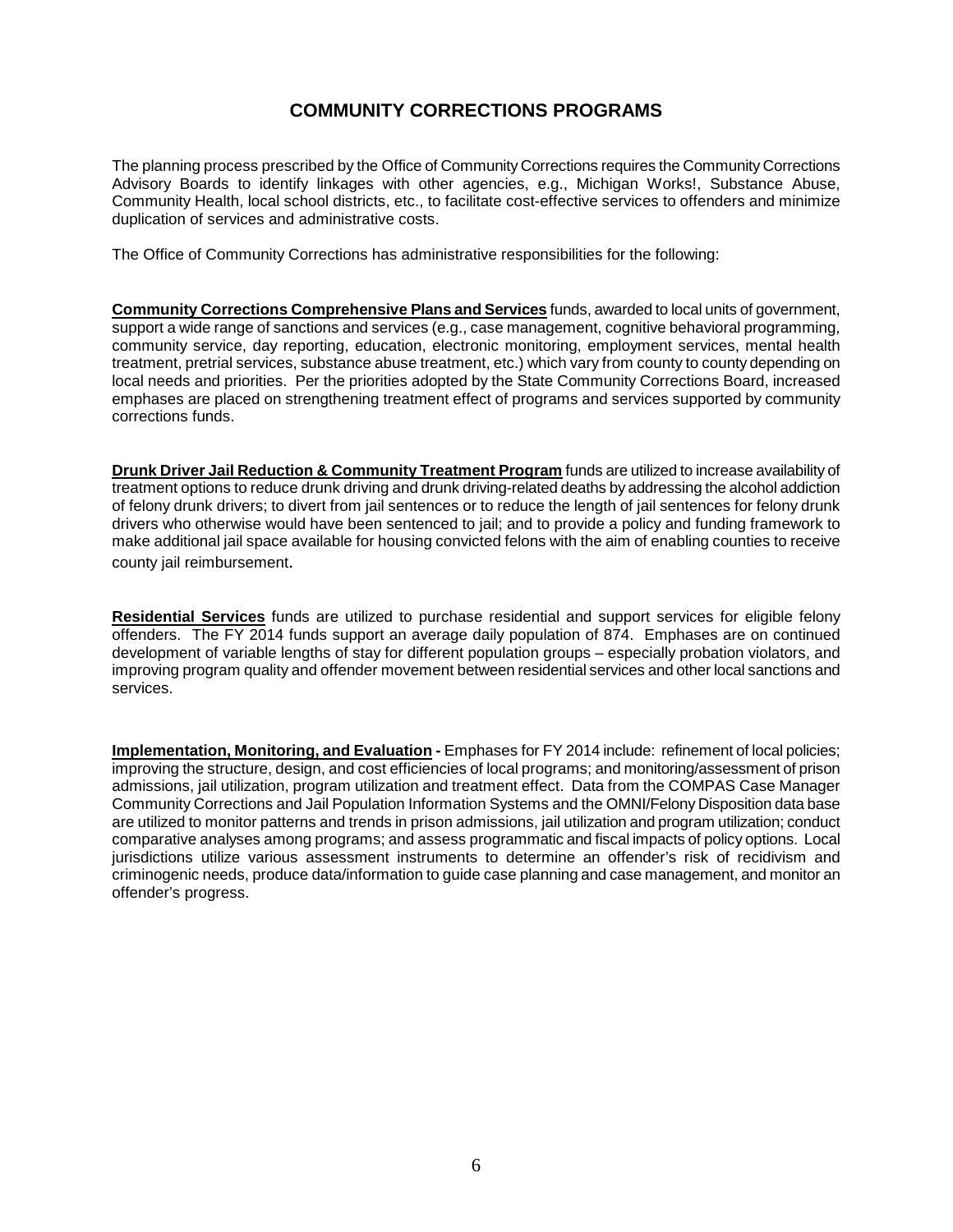### **FY 2014 AWARD OF FUNDS**

### **Community Corrections Comprehensive Plans and Applications**

In August 2013, the State Community Corrections Board reviewed eighteen (18) proposals which covers twenty (20) counties for Community Corrections Funds for FY 2014. Thirty-five (35) CCABs representing fiftythree (53) counties are under multi-year contracts and received a continuation budget for FY 2014. The State Board recommended and Director Daniel H. Heyns approved the award of \$29.07 million to support Community Corrections programs statewide.

• The proposals are pursuant to the county comprehensive corrections' plans which provide a policy framework for community corrections' funded programs.

Forty-one counties have elected to participate through formulation of a single county Community Corrections Advisory Board; and, thirty-two counties through the formulation of multi-county Community Corrections Advisory Boards. The multi-county boards consist of the following:

- Arenac/Ogemaw
- Benzie/Manistee
- Central U.P. Alger, Schoolcraft
- Eastern U.P. Chippewa, Luce, Mackinac
- Northern Michigan Cheboygan, Crawford, Otsego, Presque Isle
- Sunrise Side Alcona, Alpena, Montmorency
- Thirteenth Judicial Circuit Antrim, Grand Traverse, Leelanau
- Thumb Region Lapeer, Tuscola
- Tri-County Baraga, Houghton, Keweenaw
- West Central U.P. Delta, Dickinson, Gogebic, Iron, Menominee, Ontonagon
- Wexford/Missaukee

The comprehensive plans and applications submitted by local jurisdictions addressed the objectives and priorities of P.A. 511 of 1988 and the Appropriations Act, as well as objectives and priorities adopted by the State Community Corrections Board and local jurisdictions.

The following table entitled "FY 2014 Recommended Award Amounts Summary," identifies the plan amount requested for Comprehensive Plans and Services and Drunk Driver Jail Reduction & Community Treatment Program funds from each jurisdiction and the awards of funds as recommended by the State Community Corrections Board and approved by the Director of the Department of Corrections.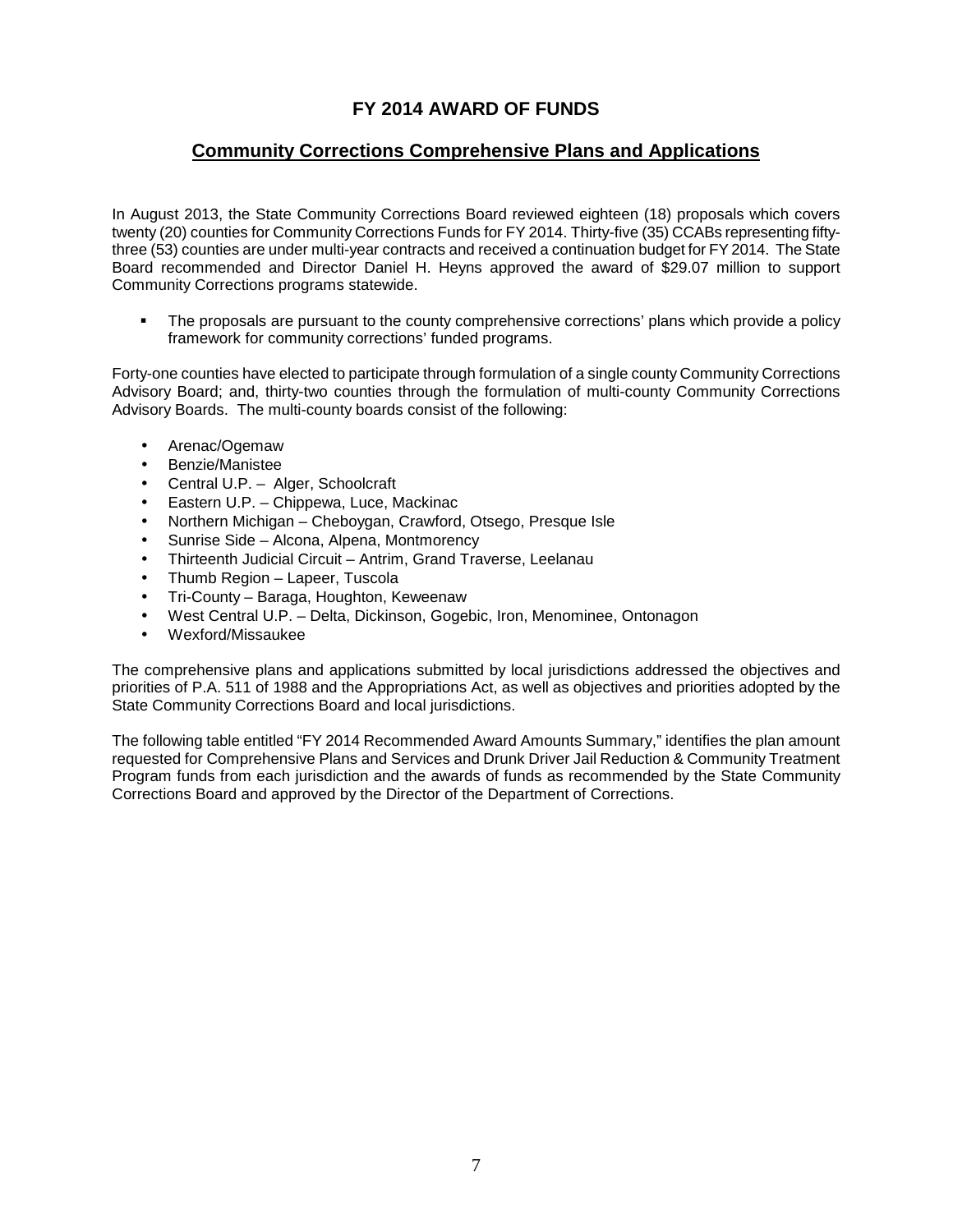#### **FY 2014 RECOMMENDED AWARD AMOUNTS SUMMARY**

| <b>COMPREHENSIVE PLANS &amp; SERVICES</b><br><b>ANNUAL CONTRACTS</b> |                  |                               |                           |                    |                                 |                  |                               | <b>DDJR/CTP</b><br><b>ANNUAL CONTRACTS</b> |                          |                                 |
|----------------------------------------------------------------------|------------------|-------------------------------|---------------------------|--------------------|---------------------------------|------------------|-------------------------------|--------------------------------------------|--------------------------|---------------------------------|
| <b>CCAB</b>                                                          | FY 2013<br>Award | FY 2014<br><b>Plan Amount</b> | FY 2014<br>Recommendation | FY 2014<br>Reserve | FY 2014<br>Total<br>Recommended | FY 2013<br>Award | FY 2014<br><b>Plan Amount</b> | FY 2014<br>Recommendation                  | FY 2014<br>Reserve       | FY 2014<br>Total<br>Recommended |
| <b>BERRIEN</b>                                                       | 157,285          | 157,285                       | 157,285                   |                    | 157,285                         |                  |                               |                                            | $\overline{a}$           |                                 |
| <b>CALHOUN</b>                                                       | 181,229          | 181,229                       | 181,229                   | $\Omega$           | 181,229                         | 13,252           | 13,252                        | 13,252                                     | ٠                        | 13,252                          |
| EASTERN U.P.                                                         | 129,923          | 125,404                       | 125,404                   | 4,519              | 129,923                         | 653              |                               |                                            |                          | 653                             |
| <b>GENESEE</b>                                                       | 386,630          | 386,030                       | 386,630                   |                    | 386,630                         | 87,137           | 87.137                        | 87.137                                     | ۰                        | 87,137                          |
| <b>IINGHAM/LANSING</b>                                               | 212.295          | 218,498                       | 212,295                   |                    | 212,295                         | 21,169           | 21,169                        | 21,169                                     | ٠                        | 21,169                          |
| <b>JACKSON</b>                                                       | 212,557          | 212,557                       | 212,557                   | $\Omega$           | 212,557                         |                  | 25,384                        | 25,384                                     | $\overline{\phantom{a}}$ | 25,384                          |
| <b>KALAMAZOO</b>                                                     | 424.138          | 424.138                       | 424.138                   |                    | 424,138                         | 6,069            | 6.069                         | 6,069                                      |                          | 6,069                           |
| <b>KENT</b>                                                          | 837.193          | 837.193                       | 837,193                   | $\Omega$           | 837,193                         | 86.145           | 86.145                        | 86.145                                     | ٠                        | 86,145                          |
| <b>LIVINGSTON</b>                                                    | 178.162          | 178,162                       | 178,162                   | n                  | 178,162                         | 7,790            | 7.790                         | 7,790                                      |                          | 7,790                           |
| <b>MACOMB</b>                                                        | 922,234          | 922,234                       | 922,234                   | $\Omega$           | 922,234                         | 83,515           | 83,515                        | 83,515                                     | ٠                        | 83,515                          |
| <b>MONROE</b>                                                        | 199.764          | 199.764                       | 199,764                   | n                  | 199,764                         |                  |                               |                                            |                          |                                 |
| <b>MUSKEGON</b>                                                      | 157,094          | 157,094                       | 157,094                   | $\Omega$           | 157,094                         | 33,820           | 33,820                        | 33,820                                     | ٠                        | 33,820                          |
| <b>OAKLAND</b>                                                       | 1,457,440        | 1,457,440                     | 1,457,440                 | n                  | 1,457,440                       | 453.588          | 453.588                       | 453.588                                    |                          | 453,588                         |
| <b>OTTAWA</b>                                                        | 235,721          | 235,721                       | 235,721                   | $\Omega$           | 235,721                         | 4,974            | 4,974                         | 4,974                                      | $\overline{\phantom{a}}$ | 4,974                           |
| <b>SAGINAW</b>                                                       | 308,321          | 326.553                       | 308.321                   | n                  | 308.321                         | 67.197           | 67.197                        | 67.197                                     | ٠                        | 67,197                          |
| <b>ST. CLAIR</b>                                                     | 187.868          | 187,868                       | 187,868                   |                    | 187,868                         | 117,274          | 117,274                       | 117.274                                    | ٠                        | 117,274                         |
| <b>WASHTENAW</b>                                                     | 386,228          | 386,328                       | 386,228                   |                    | 386,228                         | 35,672           | 35,672                        | 35,672                                     |                          | 35,672                          |
| <b>WAYNE</b>                                                         | 2.447.547        | 2.447.547                     | 2,447,547                 |                    | 2,447,547                       | 125,198          | 125.198                       | 125.198                                    |                          | 125,198                         |
| <b>SUB - TOTALS</b>                                                  | 9,021,629        | 9,041,045                     | 9,017,110                 | 4,519              | 9,021,629                       | 1,143,453        | 1,168,184                     | 1,168,184                                  |                          | 1,168,837                       |

|                         |                  | <b>MULTI-YEAR CONTRACTS</b><br>(Expiring September 30, 2014) | <b>COMPREHENSIVE PLANS &amp; SERVICES</b> |                    |                                 | <b>DDJR/CTP</b><br><b>MULTI-YEAR CONTRACTS - CONTINUATION</b><br>(Expiring September 30, 2014) |                               |                           |                    |                                 |
|-------------------------|------------------|--------------------------------------------------------------|-------------------------------------------|--------------------|---------------------------------|------------------------------------------------------------------------------------------------|-------------------------------|---------------------------|--------------------|---------------------------------|
| <b>CCAB</b>             | FY 2013<br>Award | FY 2014<br><b>Plan Amount</b>                                | FY 2014<br>Recommendation                 | FY 2014<br>Reserve | FY 2014<br>Total<br>Recommended | FY 2013<br>Award                                                                               | FY 2014<br><b>Plan Amount</b> | FY 2014<br>Recommendation | FY 2014<br>Reserve | FY 2014<br>Total<br>Recommended |
| <b>ALLEGAN</b>          | 75,804           | 75,804                                                       | 75,804                                    |                    | 75,804                          | $\overline{\phantom{a}}$                                                                       | ٠                             | ٠                         |                    |                                 |
| <b>BARRY</b>            | 86,962           | 86,962                                                       | 86,962                                    |                    | 86,962                          | 5,332                                                                                          | 5,332                         | 5,332                     |                    | 5,332                           |
| <b>BRANCH</b>           | 24,894           | 24,894                                                       | 24,894                                    |                    | 24,894                          | 4,492                                                                                          | 4,492                         | 4,492                     |                    | 4,492                           |
| <b>CASS</b>             | 75.545           | 75,545                                                       | 75,545                                    | $\Omega$           | 75.545                          | 8,508                                                                                          | 8.508                         | 8,508                     | ٠                  | 8,508                           |
| <b>CENTRAL U.P.</b>     | 75,391           | 74,841                                                       | 75,391                                    | $\Omega$           | 75,391                          |                                                                                                |                               |                           |                    |                                 |
| <b>CHARLEVOIX</b>       | 39.408           | 39,408                                                       | 39,408                                    | $\Omega$           | 39,408                          | 5,935                                                                                          | 5,935                         | 5,935                     |                    | 5,935                           |
| <b>CLINTON</b>          | 62,860           | 62,860                                                       | 62,860                                    |                    | 62,860                          | 1,382                                                                                          | 1,382                         | 1,382                     |                    | 1,382                           |
| <b>EMMET</b>            | 53,516           | 53,516                                                       | 53,516                                    | $\Omega$           | 53,516                          | 1,720                                                                                          | 1,720                         | 1,720                     |                    | 1,720                           |
| <b>HURON</b>            | 39,295           | 39,295                                                       | 39,295                                    |                    | 39,295                          |                                                                                                |                               |                           |                    |                                 |
| <b>IONIA</b>            | 60,382           | 60,382                                                       | 60,382                                    | $\Omega$           | 60,382                          | 11,252                                                                                         | 17,802                        | 17,802                    |                    | 17,802                          |
| KALKASKA                | 39.912           | 39.912                                                       | 39.912                                    |                    | 39.912                          | 4.663                                                                                          | 4.663                         | 4.663                     |                    | 4,663                           |
| <b>MANISTEE/BENZIE</b>  | 54,906           | 54,906                                                       | 54,906                                    | $\mathbf{0}$       | 54,906                          | 1,195                                                                                          | 1,195                         | 1,195                     | ٠                  | 1,195                           |
| <b>MARQUETTE</b>        | 81,221           | 92,431                                                       | 81,221                                    |                    | 81,221                          | 1,606                                                                                          | 1,606                         | 1,606                     |                    | 1,606                           |
| <b>IMECOSTA</b>         | 70.708           | 70.708                                                       | 70.708                                    | $\Omega$           | 70.708                          |                                                                                                | ٠                             |                           | ٠                  |                                 |
| MONTCALM                | 82,024           | 82,024                                                       | 82,024                                    |                    | 82,024                          | 3,184                                                                                          | 3,184                         | 3,184                     |                    | 3,184                           |
| <b>SHIAWASSEE</b>       | 50,448           | 50,448                                                       | 50,448                                    |                    | 50,448                          | 4,377                                                                                          | 4,377                         | 4,377                     | ٠                  | 4,377                           |
| <b>OSCEOLA</b>          | 48.204           | 48.204                                                       | 48,204                                    |                    | 48,204                          |                                                                                                |                               |                           |                    |                                 |
| <b>WEXFORD/MISSAUKE</b> | 110.214          | 110.214                                                      | 110.214                                   |                    | 110,214                         | 6,390                                                                                          | 6.390                         | 6,390                     |                    | 6,390                           |
| <b>SUB - TOTALS</b>     | 1,131,694        | 1,142,354                                                    | 1,131,694                                 |                    | 1,131,694                       | 60,036                                                                                         | 66,586                        | 66,586                    |                    | 66,586                          |

| <b>DDJR/CTP</b>                                                             |                               |                           |                    |                                 |  |  |  |  |  |  |
|-----------------------------------------------------------------------------|-------------------------------|---------------------------|--------------------|---------------------------------|--|--|--|--|--|--|
| <b>MULTI-YEAR CONTRACTS - CONTINUATION</b><br>(Expiring September 30, 2014) |                               |                           |                    |                                 |  |  |  |  |  |  |
| FY 2013<br>Award                                                            | FY 2014<br><b>Plan Amount</b> | FY 2014<br>Recommendation | FY 2014<br>Reserve | FY 2014<br>Total<br>Recommended |  |  |  |  |  |  |
|                                                                             |                               |                           |                    |                                 |  |  |  |  |  |  |
| 5,332                                                                       | 5,332                         | 5,332                     |                    | 5,332                           |  |  |  |  |  |  |
| 4,492                                                                       | 4,492                         | 4,492                     |                    | 4,492                           |  |  |  |  |  |  |
| 8,508                                                                       | 8,508                         | 8,508                     |                    | 8,508                           |  |  |  |  |  |  |
|                                                                             |                               |                           |                    |                                 |  |  |  |  |  |  |
| 5,935                                                                       | 5,935                         | 5,935                     |                    | 5,935                           |  |  |  |  |  |  |
| 1,382                                                                       | 1,382                         | 1,382                     |                    | 1,382                           |  |  |  |  |  |  |
| 1,720                                                                       | 1,720                         | 1,720                     |                    | 1,720                           |  |  |  |  |  |  |
|                                                                             |                               |                           |                    |                                 |  |  |  |  |  |  |
| 11,252                                                                      | 17,802                        | 17,802                    |                    | 17,802                          |  |  |  |  |  |  |
| 4,663                                                                       | 4,663                         | 4,663                     |                    | 4,663                           |  |  |  |  |  |  |
| 1,195                                                                       | 1,195                         | 1,195                     |                    | 1,195                           |  |  |  |  |  |  |
| 1,606                                                                       | 1,606                         | 1,606                     |                    | 1,606                           |  |  |  |  |  |  |
|                                                                             |                               |                           |                    |                                 |  |  |  |  |  |  |
| 3,184                                                                       | 3,184                         | 3,184                     |                    | 3,184                           |  |  |  |  |  |  |
| 4,377                                                                       | 4,377                         | 4,377                     |                    | 4,377                           |  |  |  |  |  |  |
|                                                                             |                               |                           |                    |                                 |  |  |  |  |  |  |
| 6,390                                                                       | 6,390                         | 6,390                     |                    | 6,390                           |  |  |  |  |  |  |
| 60,036                                                                      | 66,586                        | 66,586                    |                    | 66,586                          |  |  |  |  |  |  |

|                     | <b>COMPREHENSIVE PLANS &amp; SERVICES</b><br><b>MULTI-YEAR CONTRACTS</b> |                               |            |       |                                 |                               | <b>DDJR/CTP</b><br><b>MULTI-YEAR CONTRACTS</b> |                           |                    |                                 |  |
|---------------------|--------------------------------------------------------------------------|-------------------------------|------------|-------|---------------------------------|-------------------------------|------------------------------------------------|---------------------------|--------------------|---------------------------------|--|
|                     |                                                                          | (Expiring September 30, 2015) |            |       |                                 | (Expiring September 30, 2015) |                                                |                           |                    |                                 |  |
| <b>CCAB</b>         | FY 2013<br>Award                                                         |                               |            |       | FY 2014<br>Total<br>Recommended | FY 2013<br>Award              | FY 2014<br><b>Plan Amount</b>                  | FY 2014<br>Recommendation | FY 2014<br>Reserve | FY 2014<br>Total<br>Recommended |  |
| ARENAC/OGEMAW       | 56,241                                                                   |                               |            |       | 56,241                          | 345                           |                                                |                           |                    | 345                             |  |
| <b>BAY</b>          | 136,350                                                                  |                               |            |       | 136,350                         | 14,729                        |                                                |                           |                    | 14,729                          |  |
| <b>EATON</b>        | 164,012                                                                  |                               |            |       | 164,012                         | 18,551                        |                                                |                           |                    | 18,551                          |  |
| <b>GRATIOT</b>      | 42,712                                                                   |                               |            |       | 42,712                          | 1,750                         |                                                |                           |                    | 1,750                           |  |
| <b>ISABELLA</b>     | 97,163                                                                   |                               |            |       | 97,163                          | 4,275                         |                                                |                           |                    | 4,275                           |  |
| <b>MIDLAND</b>      | 133.232                                                                  |                               |            |       | 133,232                         | 5,030                         |                                                |                           |                    | 5,030                           |  |
| <b>NORTHERN</b>     | 180,811                                                                  |                               |            |       | 180,811                         | 9,852                         |                                                |                           |                    | 9,852                           |  |
| <b>ROSCOMMON</b>    | 41,909                                                                   |                               |            |       | 41,909                          | 1,571                         |                                                |                           |                    | 1,571                           |  |
| ST. JOSEPH          | 103,264                                                                  |                               |            |       | 103,264                         |                               |                                                |                           |                    |                                 |  |
| <b>SUNRISE SIDE</b> | 106,886                                                                  |                               |            |       | 106,886                         | 2,149                         |                                                |                           |                    | 2,149                           |  |
| <b>THIRTEENTH</b>   | 188.915                                                                  |                               |            |       | 188,915                         | 37,257                        |                                                |                           |                    | 37,257                          |  |
| <b>THUMB AREA</b>   | 199.075                                                                  |                               |            |       | 199,075                         | 94,683                        |                                                |                           |                    | 94,683                          |  |
| TRI-COUNTY          | 121,467                                                                  |                               |            |       | 121,467                         |                               |                                                |                           |                    |                                 |  |
| <b>VAN BUREN</b>    | 113,508                                                                  |                               |            |       | 113,508                         | 1,458                         |                                                |                           |                    | 1,458                           |  |
| WEST CENTRAL U.P.   | 319,130                                                                  |                               |            |       | 319,130                         |                               |                                                |                           |                    |                                 |  |
| <b>SUB - TOTALS</b> | 2,004,675                                                                | ٠                             | ×.         | ٠     | 2,004,675                       | 191,650                       | ٠                                              | ٠                         | ÷                  | 191,650                         |  |
|                     |                                                                          |                               |            |       |                                 |                               |                                                |                           |                    |                                 |  |
| <b>Totals</b>       | 12,157,998                                                               | 10,183,398                    | 10,148,804 | 4,519 | 12,157,998                      | 1,395,139                     | 1,234,770                                      | 1,234,770                 |                    | 1,427,073                       |  |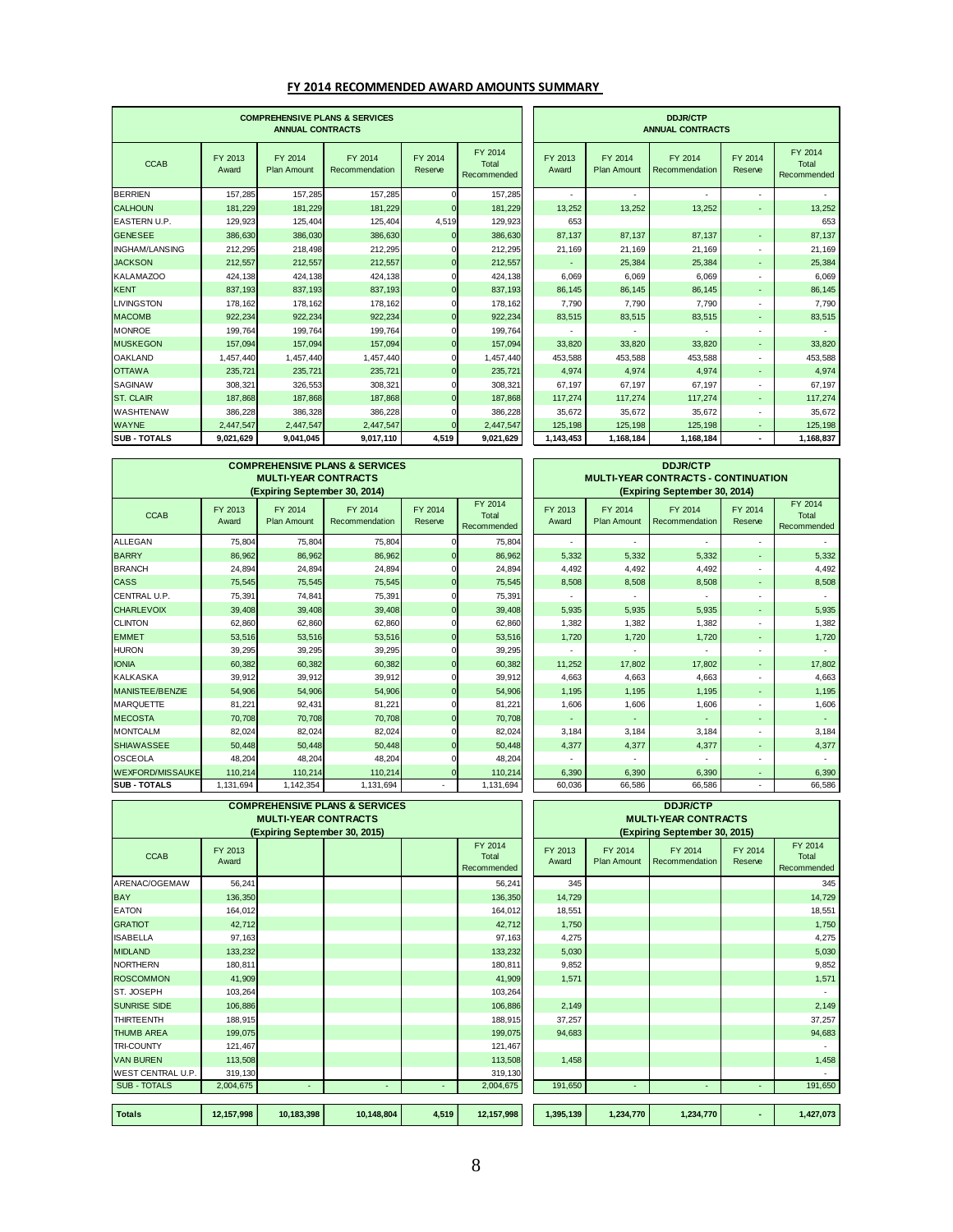### **COMMUNITY CORRECTIONS PLANS AND SERVICES**

| FY 2014 Appropriation  | \$12,158,000 |
|------------------------|--------------|
| FY 2014 Award of Funds | \$12,157,998 |

FY 2014 Community Corrections Plans and Services funds have been awarded to support community-based programs in 73 counties (52 county, city-county, or multi-county CCABs). The Plans and Services funds are utilized within local jurisdictions to support a wide range of programming options for eligible defendants and sentenced offenders. The distribution of funds among program categories is presented below.

#### **Resource Commitment by Program Category:**

| <b>Community Service</b>             | \$952,184   |
|--------------------------------------|-------------|
| <b>Group-Based Programs</b>          | \$3,040,316 |
| <b>Supervision Programs</b>          | \$1,867,817 |
| <b>Assessment Services</b>           | \$1,050,728 |
| Gatekeeper & Jail Population Monitor | \$1,181,384 |
| Case Management                      | \$992,388   |
| <b>Substance Abuse Testing</b>       | 200,153     |
| Other                                | 200,000     |
| <b>CCAB Administration</b>           | \$2,673,028 |

The commitment of funds among program categories has been changing, and it is expected that this pattern will continue over time as increased efforts are made throughout the state to address recidivism reduction through improving treatment effectiveness. More specifically, it is expected there will be a continued shifting of resources to cognitive behavioral-based and other programming for high risk of recidivism offenders.

This shifting or reallocation of resources, which began during FY 1999 and continued through the FY 2014 proposal development and award of funds process, reflects the effort and commitment of local jurisdictions to improve treatment effectiveness and reduce recidivism through the development and implementation of new approaches to substance abuse treatment, education and employment programming, improved case planning, sanction and service matching, case management functions, and strengthened monitoring and evaluation capabilities.

#### **Resource Commitment by Local Jurisdiction**

The sanctions and services for each jurisdiction, which are supported by FY 2014 Comprehensive Plans and Services funds, are identified on the attached table entitled, "Comprehensive Plans and Services Fund: Summary of Program Budgets – FY 2014". The following chart entitled "Budget Summary Plans and Services Funds FY 2014" provides the statewide amounts and percentages for each sanction and service funded.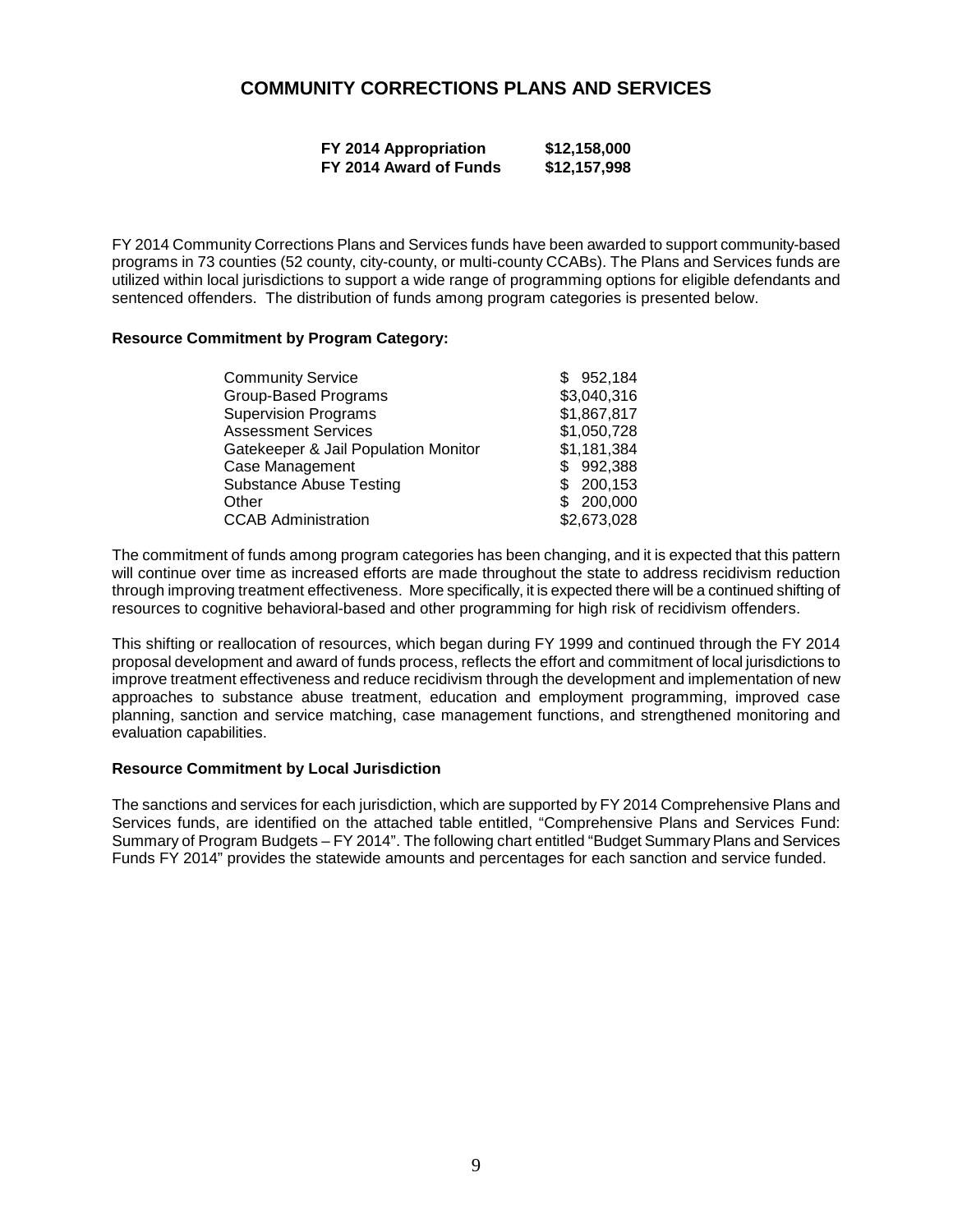# Comprehensive Plans and Services Fund Summary of Program Budgets - FY 2014

| <b>CCAB</b>            | <b>COMMUNITY</b><br><b>SERVICE</b> | <b>GROUP-BASED</b><br><b>PROGRAMS</b> | <b>SUPERVISION</b><br><b>PROGRAMS</b> | <b>ASSESSMENT</b><br><b>SERVICES</b> | <b>GATEKEEPER</b> | <b>CASE</b><br><b>MANAGEMENT</b> | <b>SUBSTANCE</b><br><b>ABUSE TESTING</b> | <b>OTHER</b>             | <b>RESERVE</b><br><b>FUNDS</b> | <b>ADMINISTRATION</b> | <b>TOTALS</b> |
|------------------------|------------------------------------|---------------------------------------|---------------------------------------|--------------------------------------|-------------------|----------------------------------|------------------------------------------|--------------------------|--------------------------------|-----------------------|---------------|
| <b>ALLEGAN</b>         | 14,604                             | 60,800                                | $\sim$                                | $\sim$                               | $\sim$            | $\sim$                           | $\mathbf{r}$                             | $\sim$                   | $\sim$                         | 400                   | 75,804        |
| <b>ARENAC/OGEMAW</b>   | 12,500                             | 26,662                                | $\omega$                              |                                      | 7,000             |                                  | $\omega$                                 |                          |                                | 10,079                | 56,241        |
| <b>BARRY</b>           | 2,500                              | 21,824                                | $\blacksquare$                        | $\sim$                               | 13,641            | $\blacksquare$                   | 23,053                                   |                          | $\sim$                         | 25,944                | 86,962        |
| $_{\rm BAY}$           |                                    | 40,470                                | 22,500                                | 25,480                               | Ξ                 |                                  | 7,000                                    |                          | $\overline{\phantom{a}}$       | 40,900                | 136,350       |
| <b>BENZIE/MANISTEE</b> | $\sim$                             | 25,943                                | 8,500                                 | 4,300                                | $\sim$            | $\overline{a}$                   | $\overline{\phantom{a}}$                 |                          | $\overline{a}$                 | 16,163                | 54,906        |
| <b>BERRIEN</b>         |                                    | 29,174                                | 60,000                                |                                      | 26,153            |                                  | $\omega$                                 |                          |                                | 41,958                | 157,285       |
| <b>BRANCH</b>          | $\sim$                             | 22,599                                | $\sim$                                | $\overline{\phantom{a}}$             | $\sim$            | $\overline{\phantom{a}}$         | $\overline{\phantom{a}}$                 | $\sim$                   | $\sim$                         | 2,295                 | 24,894        |
| <b>CALHOUN</b>         |                                    | 32,000                                | 94,861                                |                                      |                   |                                  |                                          |                          |                                | 54,368                | 181,229       |
| CASS                   | 6,000                              | 29,645                                | $\sim$                                | $\omega$                             | 17,300            | $\overline{\phantom{a}}$         | $\sim$                                   |                          | $\sim$                         | 22,600                | 75,545        |
| CENTRAL U.P.           | 63,562                             | $\Box$                                | 1,100                                 |                                      | $\sim$            |                                  | $\blacksquare$                           |                          | $\overline{\phantom{a}}$       | 10,729                | 75,391        |
| <b>CHARLEVOIX</b>      | 9,000                              | 12,500                                | 5,200                                 |                                      | 1,900             |                                  | $\blacksquare$                           |                          | $\sim$                         | 10,808                | 39,408        |
| <b>CLINTON</b>         |                                    | 15,000                                | $\Box$                                | 19,000                               | 15,500            |                                  | $\omega$                                 |                          | ÷.                             | 13,360                | 62,860        |
| <b>EASTERN U.P.</b>    | 77,863                             | $\sim$                                | 42,689                                | $\sim$                               | $\sim$            | $\sim$                           | $\mathbf{r}$                             | $\sim$                   | $\sim$                         | 9,371                 | 129,923       |
| <b>EATON</b>           |                                    | 75,950                                | $\blacksquare$                        | 17,500                               | 22,500            |                                  | $\overline{a}$                           |                          |                                | 48,062                | 164,012       |
| <b>EMMET</b>           | 2,719                              | 25,200                                | 6,000                                 | 1,835                                | 7,000             | $\overline{\phantom{a}}$         | $\overline{\phantom{a}}$                 |                          | $\sim$                         | 10,762                | 53,516        |
| <b>GENESEE</b>         | 12,000                             | 17,030                                | 60,000                                | 33,000                               | 75,000            | 55,000                           | 20,000                                   |                          |                                | 114,600               | 386,630       |
| <b>GRATIOT</b>         | 8,500                              | 10,829                                | 13,383                                | $\overline{\phantom{a}}$             | $\sim$            | $\overline{\phantom{a}}$         | $\sim$                                   | $\sim$                   | $\sim$                         | 10,000                | 42,712        |
| <b>HURON</b>           | 13,645                             | 10,350                                | $\omega$                              |                                      | 7,350             |                                  | $\Box$                                   |                          | ÷.                             | 7,950                 | 39,295        |
| <b>INGHAM/LANSING</b>  | $\sim$                             | 81,850                                | 67,523                                | ä,                                   | 12,500            | $\sim$                           | ÷,                                       |                          | $\sim$                         | 50,422                | 212,295       |
| <b>IONIA</b>           | $\sim$                             | 42,267                                | ÷,                                    |                                      |                   |                                  | $\overline{\phantom{a}}$                 |                          | $\overline{\phantom{a}}$       | 18,115                | 60,382        |
| <b>ISABELLA</b>        | ÷.                                 | 56,908                                | 9,000                                 | $\blacksquare$                       | 16,954            | 14,301                           | $\sim$                                   |                          | $\sim$                         | $\sim$                | 97,163        |
| <b>JACKSON</b>         | 26,400                             | 55,000                                | 24,575                                |                                      | 45,000            |                                  | 6,850                                    |                          |                                | 54,732                | 212,557       |
| <b>KALAMAZOO</b>       | $\sim$                             | $\sim$                                | 269,250                               | 6,000                                | $\sim$            | $\overline{\phantom{a}}$         | 71,250                                   | $\sim$                   | $\sim$                         | 77,638                | 424,138       |
| <b>KALKASKA</b>        | 1,602                              | 20,000                                | 2,704                                 |                                      | 3,633             |                                  | ÷                                        |                          | $\sim$                         | 11,973                | 39,912        |
| <b>KENT</b>            | 62,756                             | 305,595                               | 205,079                               | 32,445                               | 1,930             | 19,430                           | $\sim$                                   | $\overline{\phantom{a}}$ | $\sim$                         | 209,958               | 837,193       |
| <b>LIVINGSTON</b>      |                                    | 52,605                                | 8,242                                 | 36,150                               | 36,358            | ÷.                               | $\blacksquare$                           |                          | ÷.                             | 44,807                | 178,162       |
| MACOMB                 | 59,500                             | 144,709                               | $\sim$                                | 278,900                              | $\sim$            | 214,793                          | $\sim$                                   |                          | $\sim$                         | 224,332               | 922,234       |
| <b>MARQUETTE</b>       | 22,500                             | 37,650                                | 4,250                                 | $\omega$                             |                   |                                  | $\blacksquare$                           |                          |                                | 16,821                | 81,221        |
| <b>MECOSTA</b>         | 27,525                             | $\sim$                                | 15,310                                | $\sim$                               | 20,183            | $\sim$                           | $\blacksquare$                           |                          | $\sim$                         | 7,690                 | 70,708        |
| <b>MIDLAND</b>         |                                    | 78,912                                | Ξ                                     | 20,460                               |                   |                                  | $\overline{\phantom{a}}$                 |                          | $\overline{\phantom{a}}$       | 33,860                | 133,232       |
| <b>MONROE</b>          | $\sim$                             | 132,800                               | 24,090                                | $\sim$                               | ÷                 | $\overline{a}$                   | $\sim$                                   |                          | $\sim$                         | 42,874                | 199,764       |
| <b>MONTCALM</b>        | 8,250                              | 47,810                                | $\omega$                              | 2,000                                |                   |                                  | 2,000                                    |                          |                                | 21,964                | 82,024        |
| <b>MUSKEGON</b>        | 8,736                              | 28,022                                | $\sim$                                | 9,497                                | 79,939            | $\sim$                           | $\sim$                                   | $\sim$                   | $\sim$                         | 30,900                | 157,094       |
| NEMCOG                 | 22,500                             | 39,871                                | 16,000                                | 18,232                               | 38,792            | 8,616                            |                                          |                          |                                | 36,800                | 180,811       |
| <b>OAKLAND</b>         | $\sim$                             | 406,639                               | 203,506                               | 360,968                              | 95,455            | 283,724                          | $\sim$                                   |                          | $\sim$                         | 107,148               | 1,457,440     |
| <b>OSCEOLA</b>         | 35,601                             | 1,071                                 | 3,519                                 |                                      | $\blacksquare$    |                                  | $\overline{\phantom{a}}$                 | $\sim$                   | $\sim$                         | 8,013                 | 48,204        |
| <b>OTTAWA</b>          | 56,521                             | 27,500                                | 77,000                                | 19,700                               | $\sim$            | $\sim$                           | $\sim$                                   |                          | $\sim$                         | 55,000                | 235,721       |
| <b>ROSCOMMON</b>       | 8,709                              | 15,000                                | ä,                                    | ä,                                   | 6,700             |                                  | $\omega$                                 |                          |                                | 11,500                | 41,909        |
| SAGINAW                | ÷.                                 | 83,119                                | 93,846                                | 40,972                               | 32,188            | $\sim$                           | $\sim$                                   | $\sim$                   | $\sim$                         | 58,196                | 308,321       |
| ST. CLAIR              | ÷                                  | 115,754                               | $\sim$                                | 19,818                               | 36,806            |                                  | ÷,                                       |                          |                                | 15,490                | 187,868       |
| ST. JOSEPH             | ÷.                                 | 20,160                                | 52,125                                | $\sim$                               | ÷                 | $\overline{a}$                   | $\mathbf{r}$                             |                          | $\sim$                         | 30,979                | 103,264       |
| <b>SHIAWASSEE</b>      |                                    | 25,183                                | 22,415                                |                                      |                   |                                  | $\omega$                                 |                          |                                | 2,850                 | 50,448        |
| <b>SUNRISE SIDE</b>    | 3,178                              | 42,537                                | $\sim$                                | 7,767                                | 25,425            | 1,589                            | $\sim$                                   | $\sim$                   | $\sim$                         | 26,390                | 106,886       |
| <b>13TH CIRCUIT</b>    |                                    | 18,205                                | 69,455                                |                                      | 36,020            | 24,935                           | ä,                                       |                          |                                | 40,300                | 188,915       |
| THUMB REGIONAL         | 33,500                             | 84,775                                | 24,000                                | ä,                                   | 22,800            | $\sim$                           | ÷,                                       |                          | $\sim$                         | 34,000                | 199,075       |
| TRI CO REGIONAL        | 61,747                             | 23,280                                | $\omega$                              |                                      |                   |                                  | $\overline{\phantom{a}}$                 |                          | $\sim$                         | 36,440                | 121,467       |
| <b>VAN BUREN</b>       | 42,994                             | $\sim$                                | 9,620                                 | $\blacksquare$                       | 33,169            |                                  | $\blacksquare$                           |                          | $\sim$                         | 27,725                | 113,508       |
| <b>WASHTENAW</b>       |                                    | 142,161                               | 117,429                               | 93,704                               | 19,188            |                                  | L.                                       |                          |                                | 13,746                | 386,228       |
| <b>WAYNE</b>           | 50,000                             | 415,000                               | 180,000                               | $\sim$                               | 395,000           | 370,000                          | 70,000                                   | 200,000                  | $\sim$                         | 767,547               | 2,447,547     |
| <b>WCUP</b>            | 197,272                            | 26,457                                | 22,076                                |                                      |                   |                                  | $\overline{\phantom{a}}$                 |                          | $\overline{\phantom{a}}$       | 73,325                | 319,130       |
| <b>WEXFORD</b>         |                                    | 13,500                                | 32,570                                | 3,000                                | 30,000            |                                  | $\overline{a}$                           |                          | $\sim$                         | 31,144                | 110,214       |
| <b>TOTALS</b>          | 952,184                            | 3,040,316                             | 1,867,817                             | 1,050,728                            | 1,181,384         | 992,388                          | 200,153                                  | 200,000                  |                                | 2,673,028             | 12, 157, 998  |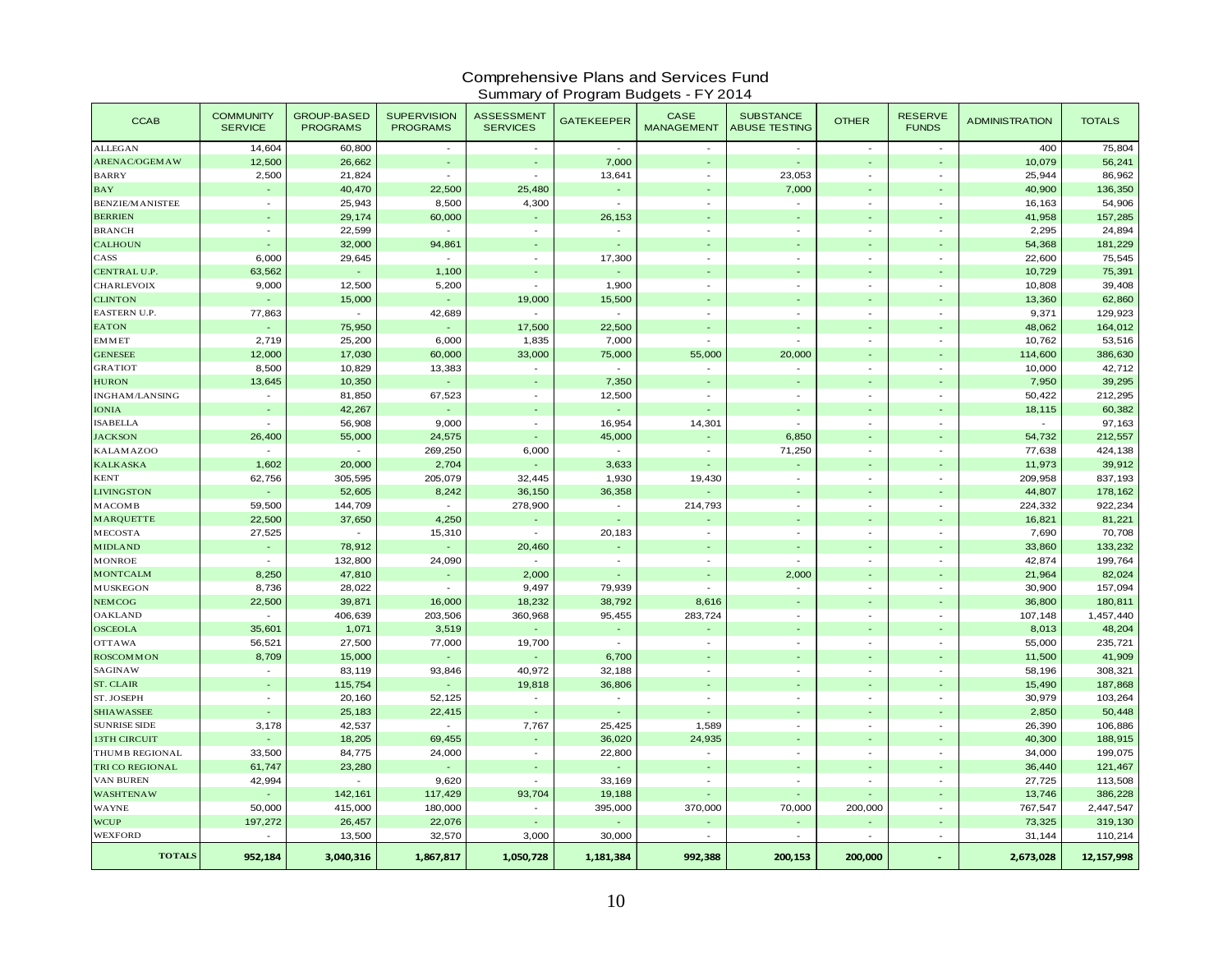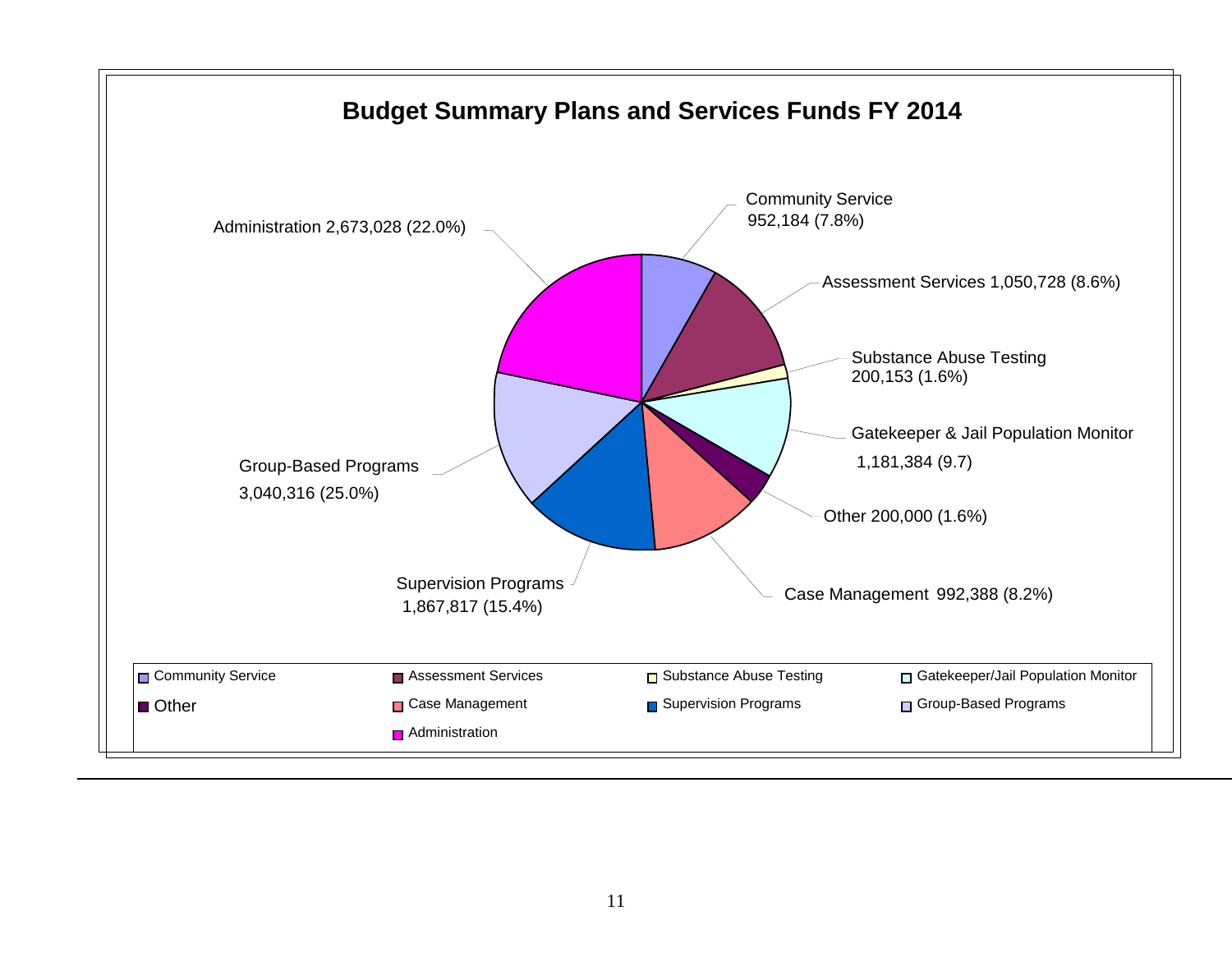### **DRUNK DRIVER JAIL REDUCTION & COMMUNITY TREATMENT PROGRAM**

#### **FY 2014 Appropriation \$1,440,100 FY 2014 Award of Funds \$1,427,073**

The FY 2014 Drunk Driver Jail Reduction and Community Treatment Program (DDJR&CTP) funds are awarded to support treatment options to reduce drunk driving and drunk driving-related deaths by addressing the alcohol addiction pursuant to 37 local comprehensive corrections' plans developed under P.A. 511. It should be noted that Mason County Board of Commissioners voted to eliminate the Mason County Community Corrections Office, and Central U.P., and Lenawee CCABs did not request DDJR funding - funds allocated for these CCABs have not been awarded.

The Annual Appropriations Act stipulates that the funds are appropriated and shall be expended for transportation, treatment costs, and housing felony drunk drivers during a period of assessment and treatment planning.

Based on the Jail Population Information System data it appears that these programs are impacting jails – offenders occupying jail beds statewide on felony alcohol related offenses decreased from 3.2% in CY 2003 to 2.4% in CY 2010. OMNI data shows that the number of OUIL 3<sup>rd</sup> "intermediate" dispositions with a jail term decreased from 2,298 in CY 2003 to 1,481 FY 2012. While it is very promising to see a steady increase of drunk drivers in programs and decease in the number of drunk drivers in jail, additional data is needed to determine the actual impact these programs are having versus other factors such as the State Police efforts in reducing drunk driving in the State.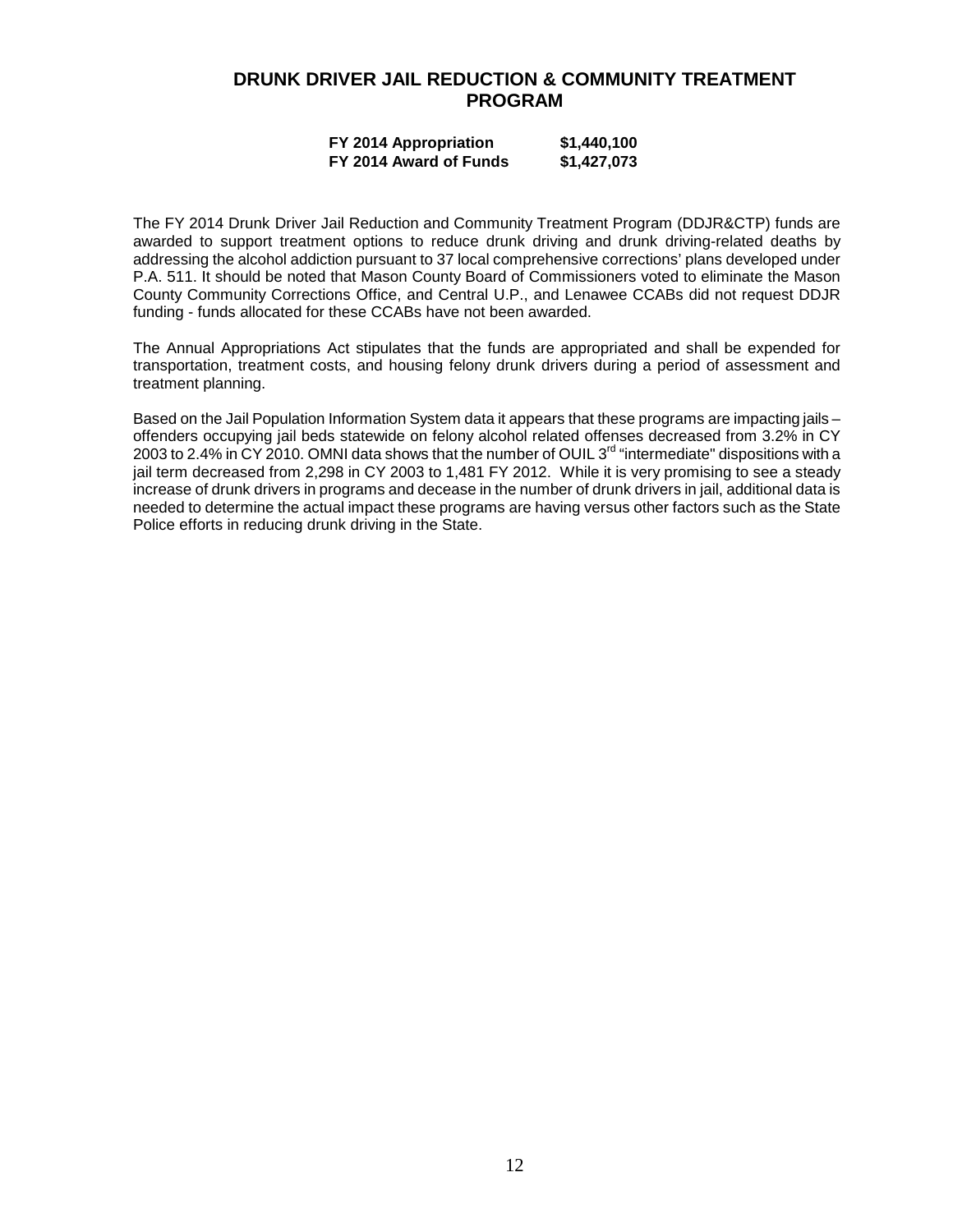| <b>CCAB</b>         | AWARD AMOUNT    |
|---------------------|-----------------|
| <b>ALLEGAN</b>      |                 |
| ARENAC/OGEMAW       | 345             |
| <b>BARRY</b>        | 5,332           |
| BAY                 | 14,729          |
| <b>BERRIEN</b>      | ۳               |
| <b>BRANCH</b>       | 4,492           |
| <b>CALHOUN</b>      | 13,252          |
| CASS                | 8,508           |
| <b>CENTRAL U.P.</b> | ÷               |
| CHARLEVOIX          | 5,935           |
| <b>CLINTON</b>      | 1,382           |
| EASTERN U.P.        | 653             |
| <b>EATON</b>        | 18,551          |
| <b>EMMET</b>        | 1,720           |
| <b>GENESEE</b>      | 87,137          |
| <b>GRATIOT</b>      | 1,750           |
| <b>HURON</b>        |                 |
| INGHAM/LANSING      | 21,169          |
| <b>IONIA</b>        | 17,802          |
| <b>ISABELLA</b>     | 4,275           |
| <b>JACKSON</b>      | 25,384          |
| <b>KALAMAZOO</b>    | 6,069           |
| <b>KALKASKA</b>     | 4,663           |
| <b>KENT</b>         | 86,145          |
| <b>LENAWEE</b>      |                 |
| <b>LIVINGSTON</b>   | 7,790           |
| <b>MACOMB</b>       | 83,515          |
| MANISTEE/BENZIE     | 1,195           |
| <b>MARQUETTE</b>    | 1,606           |
| <b>MECOSTA</b>      |                 |
| <b>MIDLAND</b>      |                 |
| <b>MONROE</b>       | 5,030           |
| <b>MONTCALM</b>     |                 |
| <b>MUSKEGON</b>     | 3,184           |
| <b>NORTHERN</b>     | 33,820<br>9,852 |
|                     |                 |
| <b>OAKLAND</b>      | 453,588         |
| <b>OSCEOLA</b>      | $\blacksquare$  |
| <b>OTTAWA</b>       | 4,974           |
| <b>ROSCOMMON</b>    | 1,571           |
| SAGINAW             | 67,197          |
| <b>SHIAWASSEE</b>   | 4,377           |
| <b>ST. CLAIR</b>    | 117,274         |
| ST. JOSEPH          |                 |
| <b>SUNRISE SIDE</b> | 2,149           |
| <b>THIRTEENTH</b>   | 37,257          |
| <b>THUMB AREA</b>   | 94,683          |
| <b>TRI-COUNTY</b>   |                 |
| <b>VAN BUREN</b>    | 1,458           |
| <b>WASHTENAW</b>    | 35,672          |
| <b>WAYNE</b>        | 125,198         |
| WEST CENTRAL U.P.   |                 |
| WEXFORD/MISSAUKEE   | 6,390           |
| <b>TOTALS</b>       | 1,427,073       |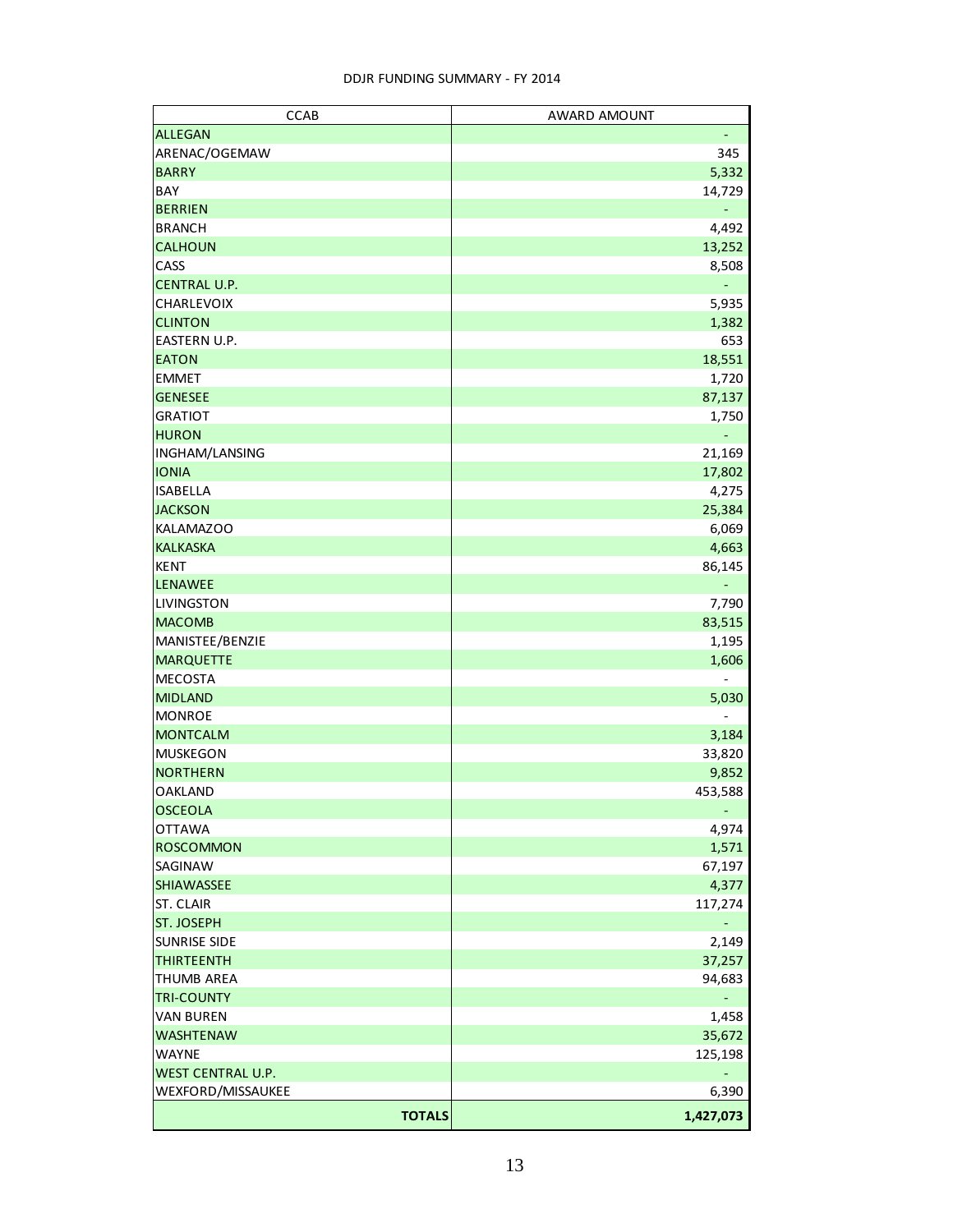### **RESIDENTIAL SERVICES**

#### **FY 2014 Appropriation \$15,475,500 FY 2014 Allocated Funds \$15,060,812**

In 2007, due to continued lapse funding, the State Community Corrections Board approved the Office of Community Corrections to change the process for contracting Residential Services statewide. The intended goals of the changes were to reduce annual lapsed funds, increase Residential Services availability to counties, and implement a more efficient administrative process.

In FY 2008, the Department of Corrections began contracting directly with Residential Service providers in an effort to reduce lapsed funds and ensure Residential Services were available as an alternative sanction and service to local jurisdictions. The Office of Community Corrections, Substance Abuse Services (SAS) Section administers the contracts. Centralizing these services has reduced lapsed funds and increased the efficiency of these operations – administrative costs were reduced by allowing the provider to have one contract with the State rather than individual contracts with each CCAB. Counties also experienced increased flexibility to access programs that were not traditionally part of their residential provider network.

In 2010, the State Community Corrections Board approved the Office of Community Corrections to discontinue allocating a specific number of beds per CCAB and disseminate a statewide Residential Service Directory to local jurisdictions providing greater access to services which would likely further reduce lapsed funding. FY 2014 funds were allocated to support Residential Services pursuant to 50 local comprehensive corrections' plans. The bed allocation plan responds to program utilization patterns between local jurisdictions and creates greater capabilities for local jurisdictions to access Residential Services for eligible felony offenders from a wider range of service providers.

Office of Community Corrections is cognizant that each jurisdiction developed an offender referral process that provided for effective program placement. Therefore, the current local referral process remained the same to ensure offenders are placed into programs expeditiously and not utilize jail beds awaiting placement. The State provides the CCABs with monthly program utilization reports to ensure local oversight of utilization trends is maintained.

During FY 2014, emphases continues to be on utilizing residential services as part of a continuum of sanctions and services (e.g., short-term residential substance abuse treatment services followed by outpatient treatment as appropriate, residential services followed by day reporting), reducing the length of stay in residential, and increasing the utilization of short-term residential services for probation violators.

The FY 2014 appropriation supports an average daily population (ADP) of 874 with a maximum per diem of \$47.50 – programs that have been accredited by the American Correctional Association have a maximum per diem of \$48.50. The Office of Community Corrections has allocated 857 beds with 17 beds to be allocated at a later date as needed based on program utilization statewide.

In FY 2014, an over-utilization of residential services may be experienced and the actual ADP may be greater than 874. The increased utilization could be impacted by several factors:

- Macomb, Oakland and Wayne County Jail bed reduction and other administrative changes and program referral processes are likely to have a greater impact on program utilization rates of residential services.
- A greater emphasis on offenders that are convicted of less assaultive offenses (Larceny, Fraud, Forgery/Embezzlement, Motor Vehicle Theft, Malicious Destruction of Property, Drugs, OUIL 3<sup>rd</sup> and Other Non-Assaultive crimes) which are perceived as more appropriate to target for P.A. 511 programming.
- Attention will continue to be focused on the utilization of residential services in response to probation and parole violations.

The following provides information regarding the bed allocation for each Residential Services provider.